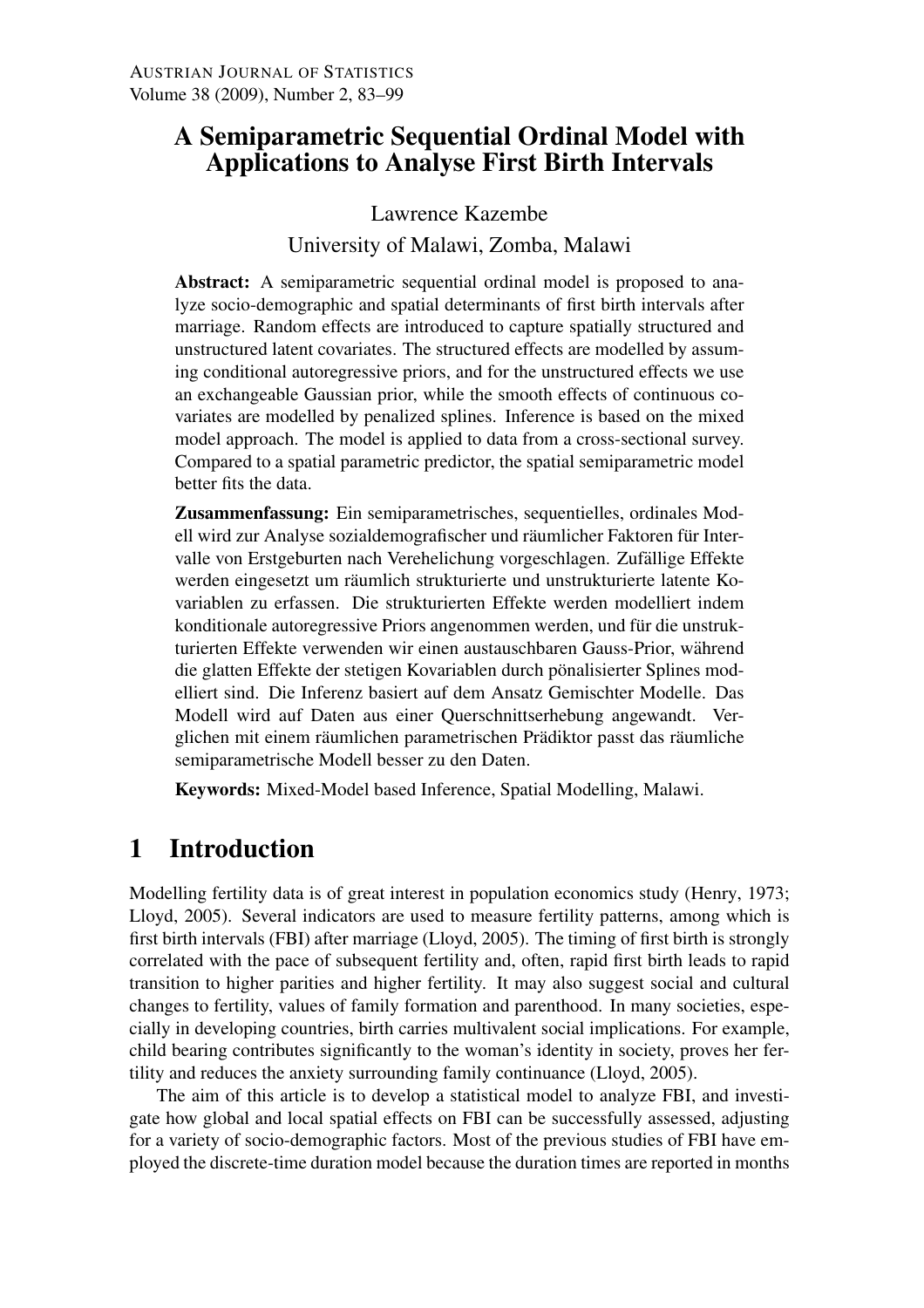and are discrete in nature (Feng and Quanhe, 1996; Zhenzhen, 2000). In this paper, we propose working with ordinal representation of the length of the waiting interval as an alternative approach to modelling waiting time data. The ordinal responses arise by categorizing the continuous outcomes (i.e., the interval in months) by adjacent intervals along the continuous scale. The observed response can be regarded as the result of a sequential process in which each time point (response category) can be reached successively.

The sequential ordinal model, as described by Albert and Chib (1997, 2001), can be used to analyze such categorical responses that occur in sequential order. The sequential ordinal model, also referred to as the continuation ratio model, is equivalent to the most commonly used cumulative ordinal model where the distribution function is the extreme value distribution (Läärä and Matthews, 1985; Albert and Chib, 2001). For various extensions and comparisons among these models, see the overview by Liu and Agresti (2005). Tutz (2003) showed that the sequential ordinal model belongs to the multivariate exponential family, and the generalized linear model framework applies. Several reasons justify the choice of sequential ordinal models to analyze event history data. Firstly, the sequential ordinal model compared to other duration models (e.g. the classical proportional hazards model) avoids the estimation bias introduced by long-term survivors. Secondly, the sequential ordinal model can be used to model non-proportional and non-monotonic hazard functions, and the effect of time-varying covariates can be allowed (Albert and Chib, 2001; Tutz, 2003).

Applications of the sequential ordinal model in the analysis of event history demographic data, to our knowledge, are few. Such a use, however, is common in several other fields. In epidemiological studies, for instance, Knorr-Held, Raber, and Becker (2002) applied both cumulative and sequential ordinal models to map disease-specific cancer incidence data. Albert and Chib (2001) developed a sequential ordinal model to analyze length of hospital stay data. In another study, Tutz (2005) developed an isotonic sequential ordinal model to analyze repeated ordinal measurements. Similar applications have appeared in educational and economic studies. Albert and Chib (1997) applied sequential ordinal models to analyze education attainment, creating an ordinal response by categorizing duration (i.e., the number of years) of schooling. Omori (2003) compared the proportional hazard model and the sequential ordinal model to estimate Japanese diffusion index data.

In the following, we extend the sequential ordinal model of Albert and Chib (1997, 2001) by modelling FBI with a flexible geoadditive predictor (Fahrmeir, Kneib, and Lang, 2004) that incorporates random effects to account for spatial correlation and heterogeneity and allows nonlinear effects of continuous covariates and the usual fixed effects. For example, social norms associated with FBI can exhibit spatial effects (Entwisle, Casterline, and Sayed, 1989) and may be useful to quantify in order to formulate socio-economic policies. Furthermore, continuous variables such as age at marriage and year of marriage are estimated using categorical dummies or quadratic components, but this assumption may be too restrictive and such factors may exhibit nonlinear effects (Zhang and Steele, 2004). Inference follows the mixed model approach (Fahrmeir et al., 2004).

The rest of this paper is structured as follows. Section 2 describes the model and the estimation procedure. Section 3 outlines the data and the analysis plan. In Section 4, we give the results. We conclude in Section 5 with a discussion.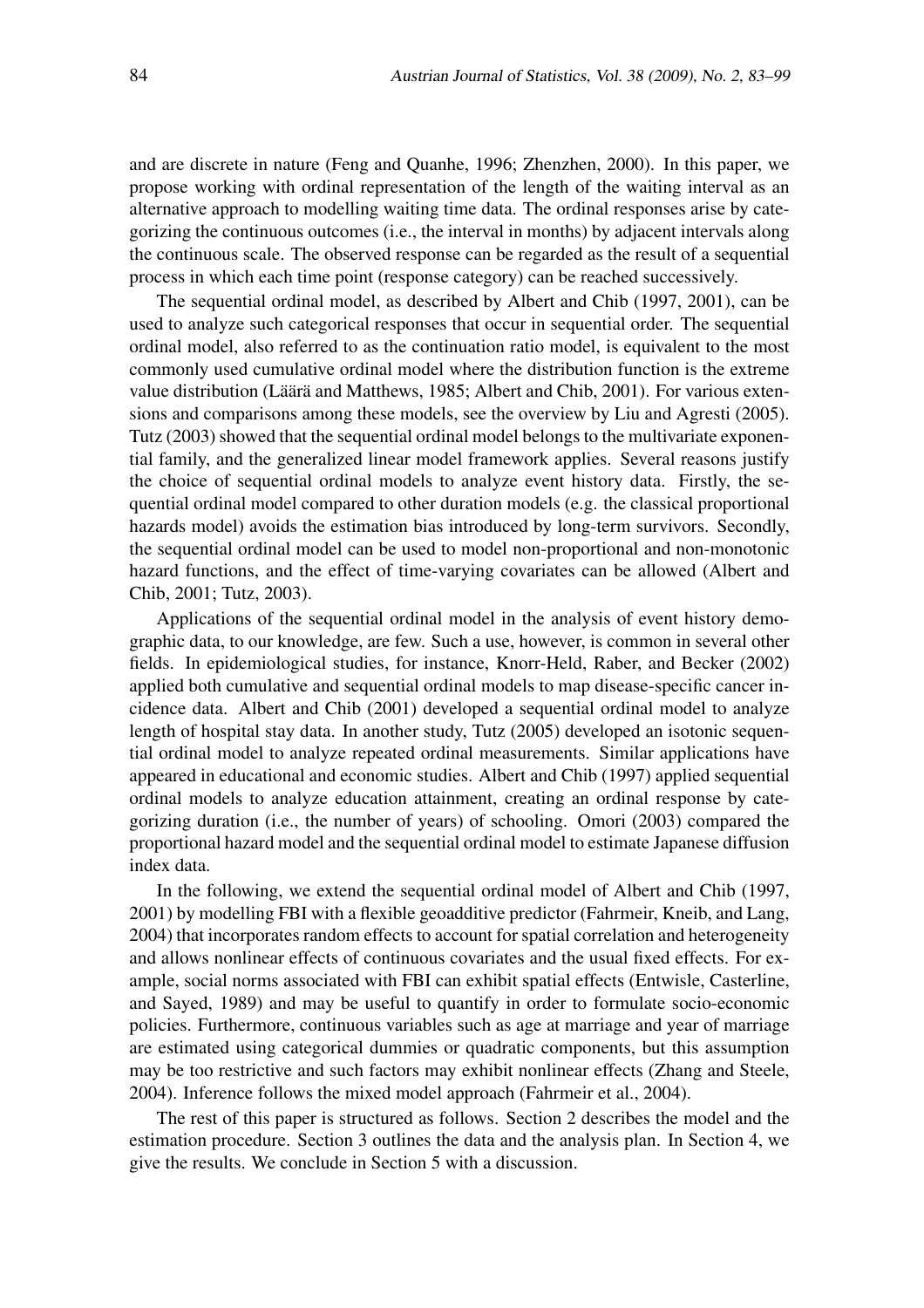## 2 The Model

We consider the common situation of a cross-sectional regression analysis. Let  $y_i$  be a response variable with J ordered categories. In additional, we have a vector  $w_i =$  $(w_{i1}, \ldots, w_{ip})'$  of p covariates. The observations  $(y_i, w_i)$  are assumed independent. The basic idea is to cast the model in terms of conditional transition probabilities  $Pr(y_i =$  $j|y_i \geq j$ ,  $j = 1, \ldots, J - 1$ . In our example, this is the characteristic of the *i*th woman who has first birth in interval j, which occurs only after passing levels  $1, 2, \ldots, j - 1$  and only bears at level j or higher. The probability of having birth at interval j, conditional on the event that the jth interval is reached is given by,

$$
Pr(y_i = j | y_i \ge j, w_i) = F(\theta_j - w'_i \alpha), \qquad j = 1, ..., J - 1,
$$
 (1)

where  $\theta = (\theta_1, \dots, \theta_{J-1})$  are the cutpoints, one of which is normalized to 0 to ensure identifiability. F is a strictly monotone function,  $w_i' \alpha$  is the effect of covariates associated with the response. If  $F$  is chosen to be a logistic distribution function we obtain a sequential logit (Tutz, 2003; Liu and Agresti, 2005),

$$
\Pr(y_i = j | y_i \ge j, w_i) = \frac{\exp(\theta_j - w'_i \alpha)}{1 + \exp(\theta_j - w'_i \alpha)},
$$
\n(2)

or equivalently in logit form

$$
\eta_{ij} = \log \frac{\Pr(y_i = j | w_i)}{\Pr(y_i > j | w_i)} = \theta_j - w'_i \alpha, \qquad j = 1, ..., J - 1.
$$
 (3)

where  $\eta_{ij}$  is a predictor.

Model (1) can also be formulated in terms of latent variables expressing the propensity of a woman to reach category  $\dot{\gamma}$  before bearing her first child. Corresponding to the  $\dot{\gamma}$ th category (of time to first birth), define latent variable  $\{z_{ij}\}\$ , where  $z_{ij} = \theta_j - w'_i \alpha + \epsilon_{ij} =$  $\eta_{ij} + \epsilon_{ij}$ , where  $\epsilon_{ij}$  is an error variable. We observe  $y_i = 1$  if  $z_{i1} \le \theta_1$ , and we observe  $y_i = 2$  if the first latent variable  $z_{i1} > \theta_1$  and the second latent variable  $z_{i2} \le \theta_2$ . In general we have

$$
y_i = \begin{cases} 1 & \text{if } z_{i1} \leq \theta_1 \\ 2 & \text{if } z_{i1} > \theta_1, z_{i2} \leq \theta_2 \\ \vdots & \qquad \qquad \\ J - 1 & \text{if } z_{i1} > \theta_1, z_{i2} > \theta_2, \dots, z_{iJ-1} \leq \theta_{J-1} \\ J & \text{if } z_{i1} > \theta_1, z_{i2} > \theta_2, \dots, z_{iJ-1} > \theta_{J-1}, z_{iJ} \leq \theta_J. \end{cases}
$$
(4)

The latent variable representation can be simplified by incorporating the cutpoints  $\{\theta_i\}$ into the mean function and fixing one of the cutpoints,  $\theta_J = 0$ . It can be shown that this categorization implies that  $P(y_i = j | y_i \ge j, w_i)$  is as specified in equation (1). In the discrete time survival context, the outcome variable  $y_i = j$  corresponds to an event in a pre-specified time interval  $[a_{i-1}, a_i]$ . Thus the sequential ordinal model for  $Pr(y_i = j | y_i \geq j)$  provides a discrete version of hazard regression (Tutz, 1991).

An alternative to the sequential model is the cumulative model given by

$$
Pr(y_i \le j | w_i) = F(\theta_j - w'_i \alpha), \qquad j = 1, ..., J - 1.
$$
 (5)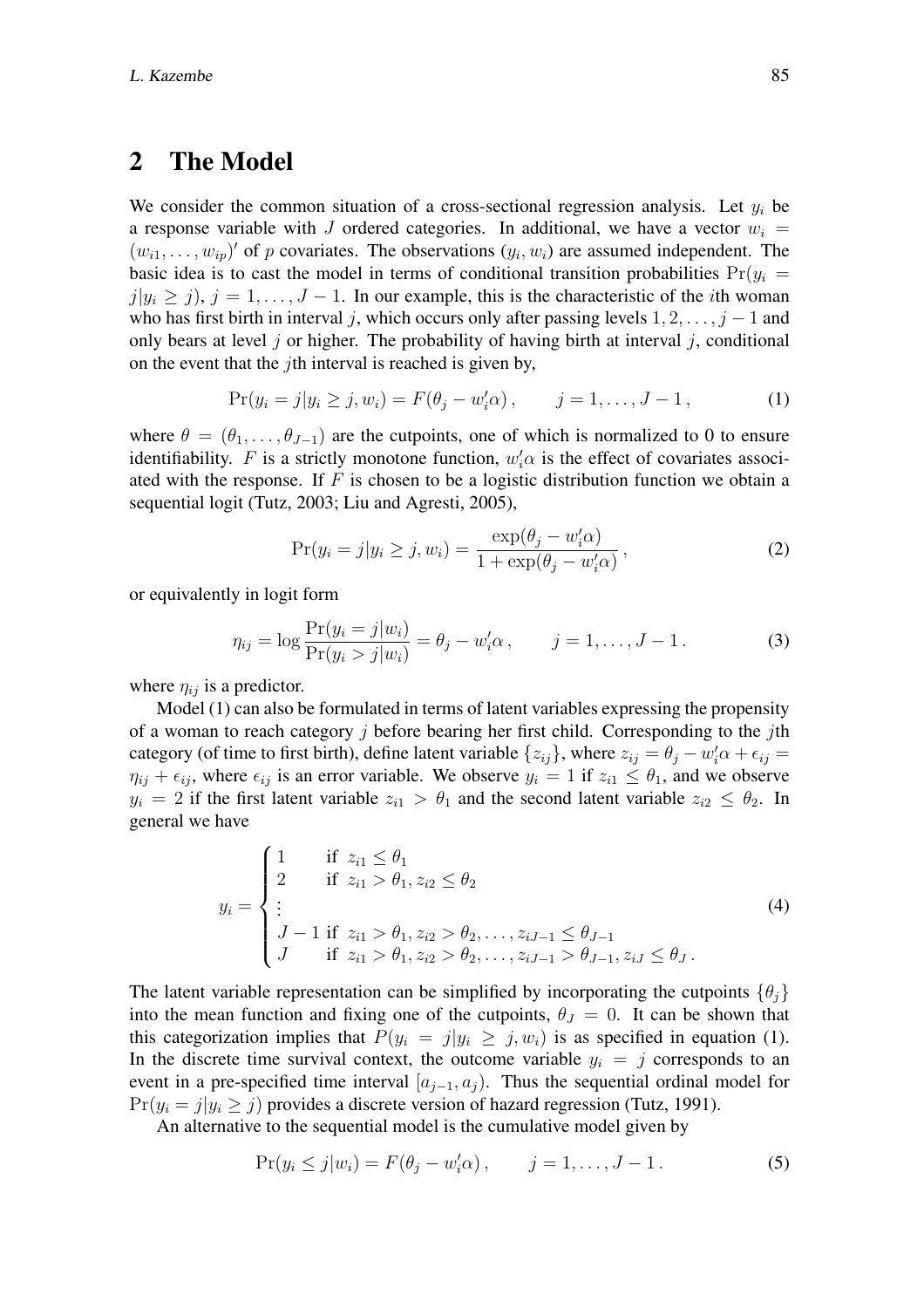If  $F$  is the logistic distribution function one obtains the proportional odds model

$$
\log \frac{\Pr(y_i \le j | w_i)}{\Pr(y_i > j | w_i)} = \theta_j - w'_i \alpha. \tag{6}
$$

When the logit link is replaced by the complimentary log-log link, the resulting model

$$
\log\left[-\log\frac{\Pr(y_i \leq j|w_i)}{\Pr(y_i > j|w_i)}\right] = \theta_j - w'_i\alpha\tag{7}
$$

is equivalent to the proportional hazards model. Läärä and Matthews (1985) showed that the cumulative model and sequential model are identical when the complementary log-log link is used.

Modelling of heterogeneity and spatially structured variation may be obtained by introducing random effects. Similarly, nonlinear effects are introduced in the model through smoothing functions. The predictor (3) is expanded to include all possible explanatory variables like fixed, nonlinear and spatial covariates, giving a semi-parametric predictor (Tutz, 2003),

$$
\eta_{ij} = \theta_j - w'_i \alpha + \sum_{k=1}^q f_k(x_{ik}) + f_s(s_i), \qquad (8)
$$

where  $\alpha$  are fixed effects corresponding to  $w_i = (w_{i1}, \ldots, w_{ip})^{\prime}$ ,  $f_k, k = 1, \ldots, q$  are unknown smooth functions of continuous covariates  $x_i = (x_{i1}, \dots, x_{iq})'$  that enter nonlinearly, and  $f_s(s_i)$  is the spatial component of the model that captures random effects of area  $s_i, s \in \{1, \ldots, S\}$ , where woman *i* lives. The component  $f_s(s_i)$  is split further into spatially structured and unstructured random effects,  $f_{str}(s_i)$  and  $f_{unstr}(s_i)$  respectively, to capture any residual between-and-within district variation in FBI that is not explained by components of the model.

To obtain a mixed model formulation of the predictor in generic form, we introduce some matrix notation. Let  $\eta = (\eta_{1j}, \dots, \eta_{nj})'$  denote the predictor,  $f_k = (f_k(x_{1j}), \dots, f_n)$  $f_k(x_{nj})$ ' the effects of covariate  $x_j$ ,  $j = 1, \ldots, p$ ,  $f_{str} = (f_{str}(s_1), \ldots, f_{str}(s_n))'$  the spatial effects, and  $f_{unstr} = (f_{unstr}(s_1), \ldots, f_{unstr}(s_n))'$  the uncorrelated random effects. Then  $f_k$ ,  $f_{str}$ , and  $f_{unstr}$  can always be expressed as the matrix product of an appropriately defined design matrix  $X$  and a (possible high-dimensional) vector of regression coefficients  $\beta$ , such that  $f_h = X_h \beta_h$ . Further, define  $\gamma = (\theta, \alpha')'$  as the overall fixed regression coefficients (including the threshold parameters), and

$$
V = \begin{pmatrix} 1 & -w' \\ & \ddots & \vdots \\ & & 1 - w' \end{pmatrix}
$$

the corresponding design matrix constructed from the covariates  $w_i$  and thresholds  $\theta$ . Then, after reindexing, we can rewrite the predictor (8) in generic matrix notation as

$$
\eta = V\gamma + X_1\beta_1 + \dots + X_L\beta_L, \qquad (9)
$$

where  $V_{\gamma}$  represents fixed effects (including the threshold parameters) while each of the term  $X_h \beta_h$  represents a nonparametric, spatial or random effect.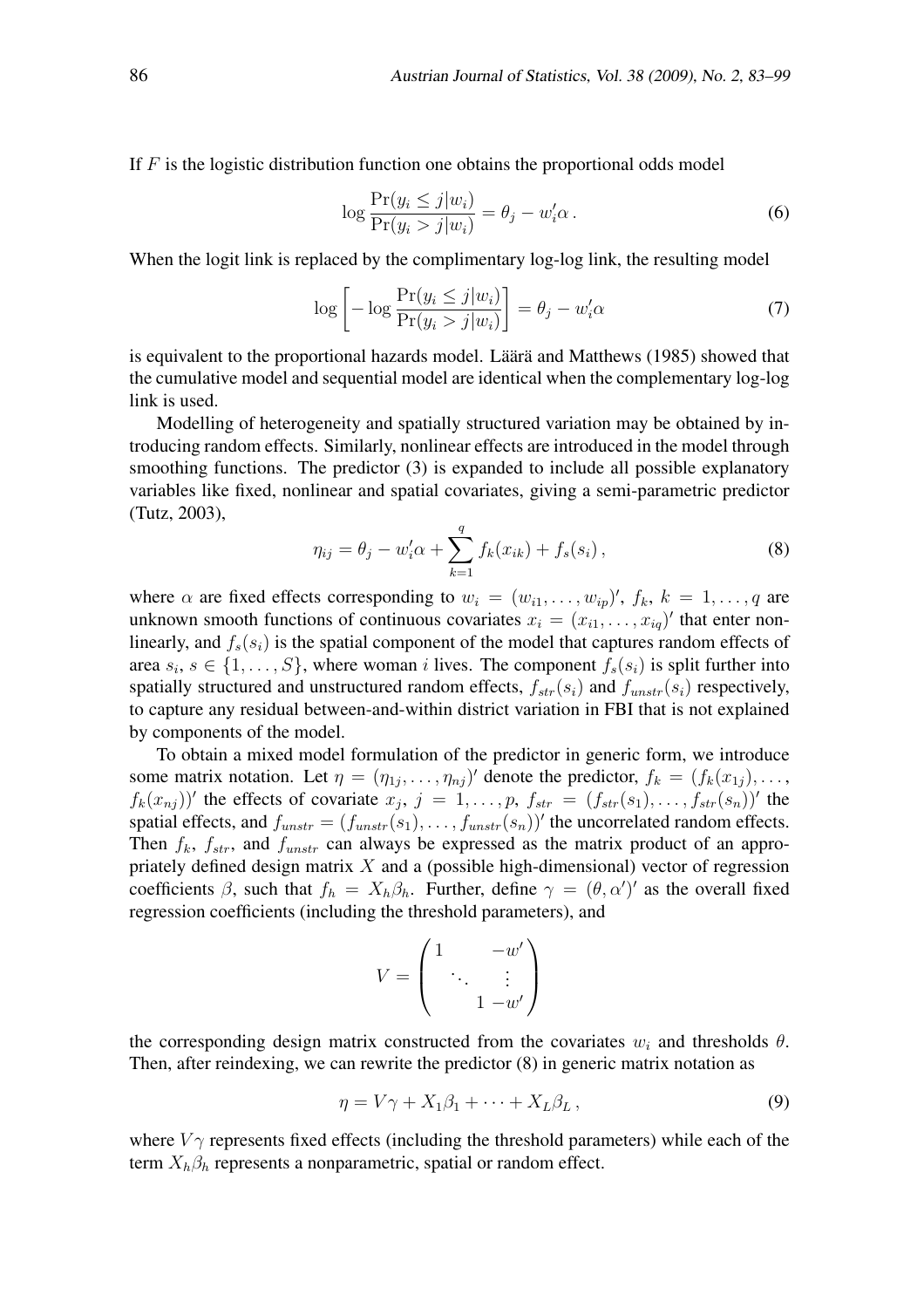#### 2.1 Prior Assumptions

Specification of the model (9) is completed by assigning appropriate prior distributions for the regression coefficients. In the empirical Bayesian approach, the parameters  $\gamma$  are considered fixed effects, while  $\beta_1, \ldots, \beta_L$  are random effects. In the Bayesian framework we assign diffuse priors for the fixed effects i.e.  $p(\gamma) \propto$  const, and informative priors for the random effects.

By assuming the effects of continuous covariates vary smoothly over their codomain, their priors can be modelled through P-splines (Eilers and Marx, 1996). The approach assumes the unknown function  $f_k$  can be approximated by a polynomial spline of degree l with equally spaced knots ( $x_{k,min} = \zeta_{k0} < \zeta_{k1} < \cdots < \zeta_{k,r-1} < \zeta_{kr} = x_{k,max}$ ) within the domain of  $x_k$ . For each covariate  $x_k$ , an l degree P-spline approximation of  $f_k$  is defined as

$$
f_k(x_k) = \sum_{m=1}^{n} \beta_{km} B_{km}(x_k).
$$
 (10)

The P-spline is a linear combination of  $n = r + l$  B-spline basis functions  $B_{km}$ . The estimation of  $f_k$  is reduced to the estimation of  $\beta_k = (\beta_{k1}, \dots, \beta_{km})'$ . Here, a cubic P-spline in combination with second order random walk priors for  $\beta_{km}$  is employed

$$
\beta_{km} = 2\beta_{k,m-1} + \beta_{k,m-2} + u_{km}
$$
\n(11)

with  $u_{km} \sim N(0, \tau_k^2)$  for  $m > 2$  with  $\beta_{m1}$  and  $\beta_{m2}$  assigned diffuse priors.

For the spatial component, we distinguish the spatially structured and unstructured effects, defined in matrix form as  $f_{str} = X_{str}\beta_{str}$  and  $f_{unstr} = X_{unstr}\beta_{unstr}$ , respectively. The spatially structured component is modelled by assuming a conditional autoregressive (CAR) prior (Besag, York, and Mollie, 1991). The CAR prior define areas as neighbors if they share a common boundary and assume that the effect of area  $s$  is conditionally Gaussian, with the mean of the effects of neighboring areas as expectation and a variance that is inverse proportional to the number of neighbors of areas s. Hence the most commonly used spatial smoothness prior is,

$$
\beta_{str}(s)|\beta_{str}(r), s \neq r, \tau_{str}^2 \sim N\left(\frac{1}{N_s} \sum_{r \in \delta_s} \beta_{str}(r), \frac{\tau_{str}^2}{N_s}\right), \qquad s \in \{1, \dots, S\}, \quad (12)
$$

where  $N_s$  is the number of adjacent sites, and  $r \in \delta_s$  denotes that r is a neighbor of area s. The parameter  $\tau_{str}^2$  quantifies the amount of spatial variation present in the data and control the smoothness. For the unstructured heterogeneity we introduce additional i.i.d. Gaussian priors with

$$
\beta_{unstr}(s) \sim N(0, \tau_{unstr}^2), \qquad s \in \{1, \dots, S\}.
$$
 (13)

#### 2.2 Mixed Model based Inference

Inference for the semiparametric sequential ordinal models is based on the empirical Bayesian approach, also called the mixed model methodology (Fahrmeir et al., 2004; Brezger, Kneib, and Lang, 2005). This is achieved by recasting the predictor model (9)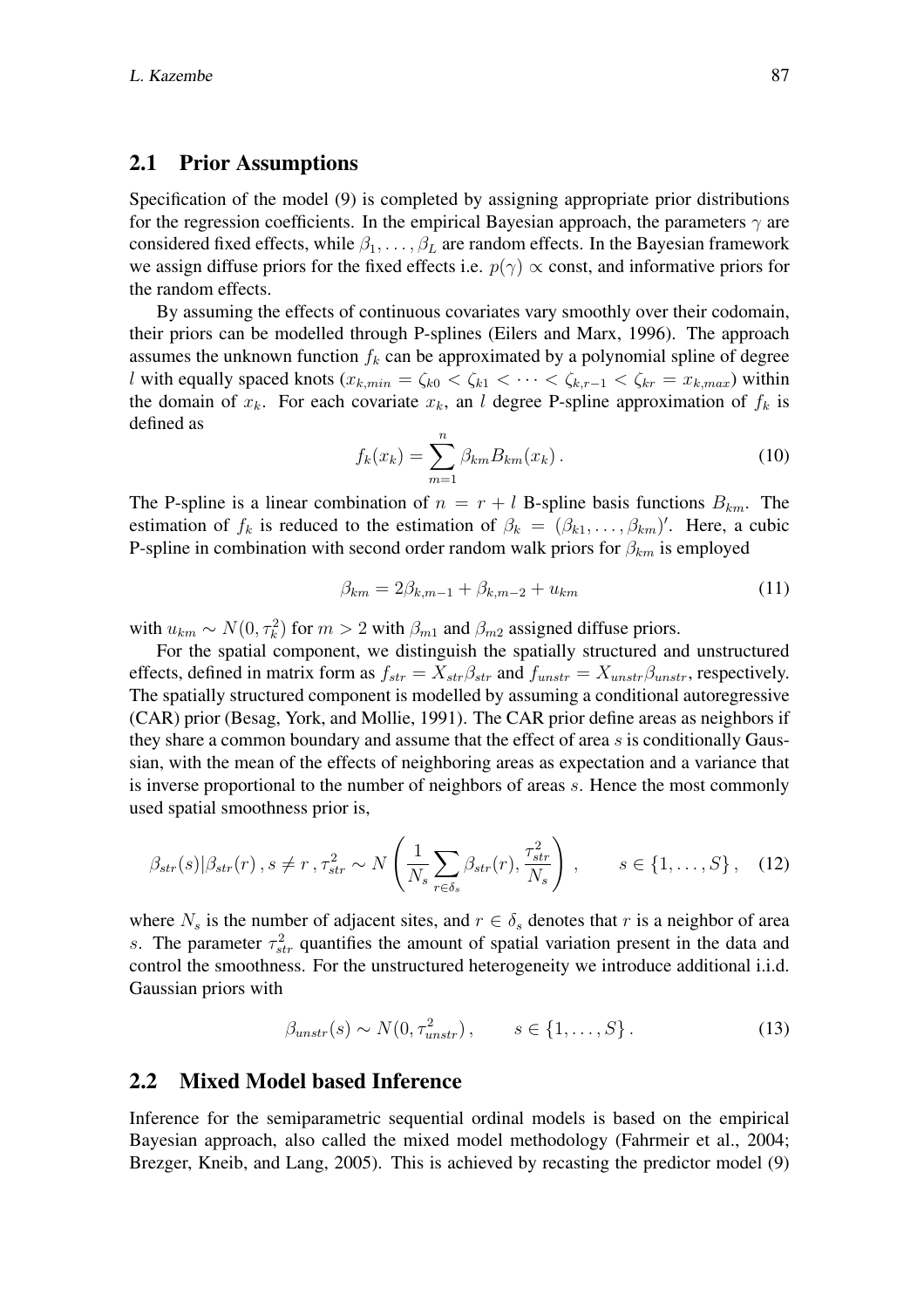as a generalized linear mixed model (GLMM) after appropriate reparametrization. This provides the key for simultaneous estimation of the function evaluations  $f<sub>h</sub>$  and the variance parameters  $\tau_h^2$  in the empirical Bayes approach. To rewrite model (9) as mixed model, we assume that  $\beta_h$  has dimension  $d_h$  and the corresponding penalty matrix has rank  $r_h < d_h = \dim(\beta_h)$ . Each parameter vector  $\beta_h$  is partitioned into a penalized  $(\beta_h^{pen})$  $_h^{pen})$ and unpenalized  $(\beta_h^{unip})$  $\binom{unp}{h}$  part yielding a variance component model (Fahrmeir et al., 2004; Brezger et al., 2005),

$$
\beta_h = \Psi_h^{unp} \beta_h^{unp} + \Psi_h^{pen} \beta_h^{pen} \tag{14}
$$

for some well defined  $d_h \times (d_h - r_h)$  matrix  $\Psi_h^{unp}$  $\mathcal{L}_h^{unp}$  and a  $d_h \times r_h$  matrix  $\Psi_h^{pen}$  $h^{pen}$ . The following priors are assumed. For the penalized part, an i.i.d. Gaussian prior is suitable, while for the unpenalized part we assume a flat prior, this is

$$
p(\beta_h^{pen}) \sim N(0, \tau_k^2 I_{r_h}), \qquad p(\beta_h^{unp}) \propto \text{const.}
$$
 (15)

Applying decomposition (14) to all the components of predictor (9) yields

$$
\eta = X^{unp} \beta^{unp} + X^{pen} \beta^{pen} \,. \tag{16}
$$

We have obtained in (16) a GLMM with fixed effects  $\beta^{unp}$  and random effects  $\beta^{pen}$ . The posterior, in terms of the GLMM representation, is given by

$$
p(\beta^{unp}, \beta^{pen}|y) \propto L(y, \beta^{unp}, \beta^{pen}) \prod_{h=1}^{L} p(\beta_h^{pen}|\tau_h^2), \qquad (17)
$$

where  $L(\cdot)$  denotes the likelihood which is the product of individual likelihood contributions and  $p(\beta_h^{pen})$  $\int_h^{pen} |\tau_h^2|$  is as defined above.

Estimation of regression coefficients and variance parameters is carried out using iteratively weighted least squares and approximate restricted maximum likelihood. At the first iteration the default (starting) values are assumed for the penalized, unpenalized and variance parameters. Then updates for  $\bar{\beta}_h^{unp}$  and  $\bar{\beta}_h^{pen}$  are obtained in the first step by solving a system of linear equations given estimates for the variance parameters. In the second step updates of the variance parameters are obtained by maximizing the approximate restricted log-likelihood. The restricted log-likelihood is maximized through a Fisher scoring technique. The two steps above are iterated until convergence. Fahrmeir et al. (2004) derived numerically efficient formulae that allow for handling large data sets.

## 3 Applications

#### 3.1 Data

For applications of the methodology we consider data from the 2000 Malawi Demographic and Health Survey (MDHS). The 2000 MDHS interviewed a representative sample of more than 13000 eligible women aged between 15 and 49 years (National Statistical Office and ORC Macro 2001, 2000). A two-stage stratified sampling design was implemented to collect the data. The data were realized through a questionnaire that included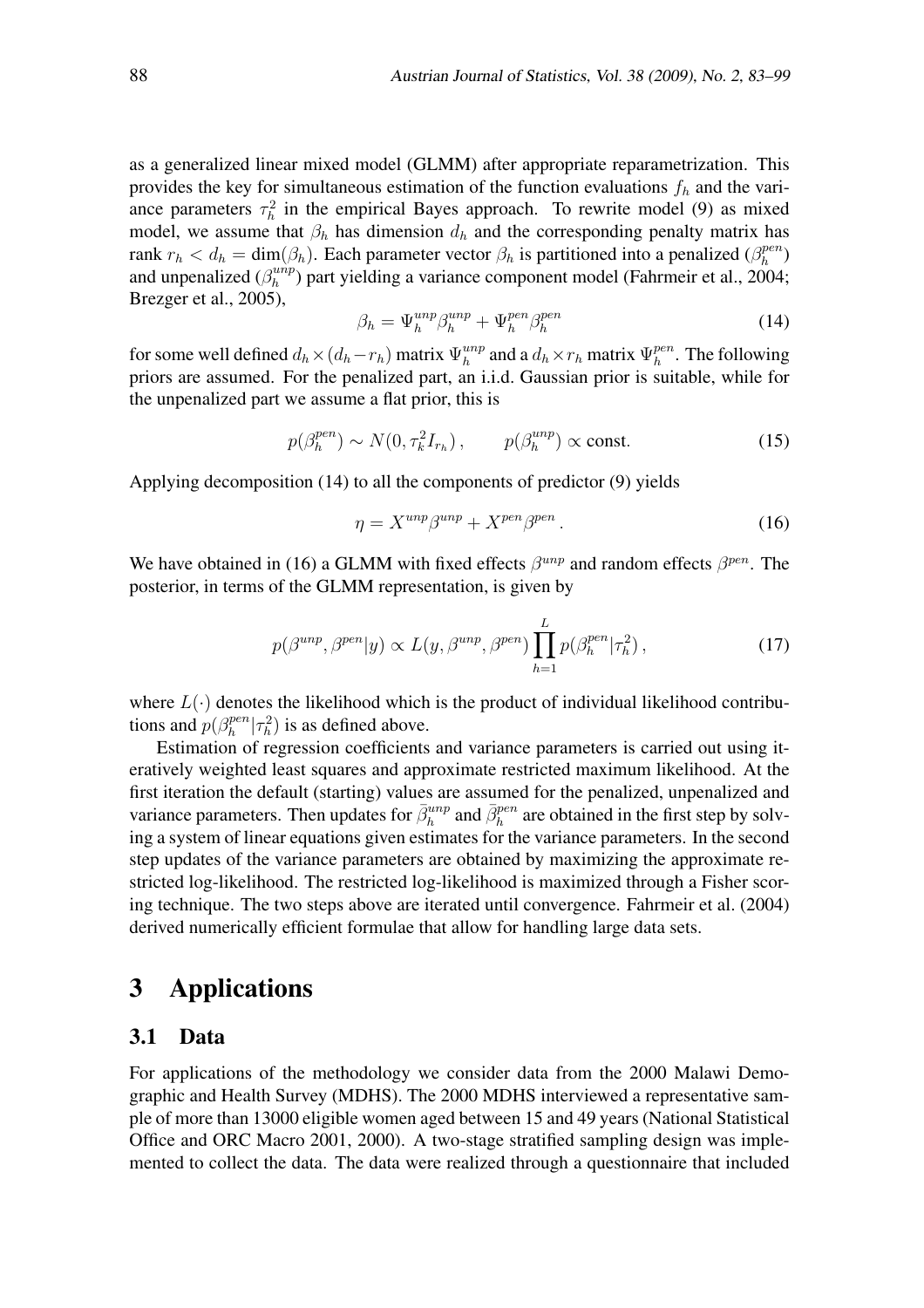| Marriage to first       | Response | Frequency | Percent |
|-------------------------|----------|-----------|---------|
| birth interval (months) |          |           |         |
| $8 - 10$                |          | 1375      | 16.5    |
| $11 - 12$               | 2        | 1354      | 16.2    |
| $13-16$                 | 3        | 1644      | 19.7    |
| $17 - 21$               | 4        | 1277      | 15.3    |
| $22 - 31$               | 5        | 1333      | 16.0    |
| >32                     | 6        | 1358      | 16.3    |
| Total                   |          | 8342      | 100     |

Table 1: Categorization of marriage to first birth intervals (in months).

questions on marriage and reproductive histories, of which detailed dates of birth of all women and their children were collected.

We analyze the time between marriage and first birth. We consider data from women who indicated births after post-marital conceptions. Those classified as premarital births (who gave a date of first birth that preceded date of marriage), and those classified premarital conceptions (who married within 7 months of their first birth) are excluded from further analysis, yielding 8342 (79.6%) ever-married women of postmarital conceptions.

The response variable is constructed by categorising the intervals between marriage and first births (in months) into six segments as shown in Table 1. This type of segmentation is consistent with previous studies of FBI (Feng and Quanhe, 1996), as well as guided by exploratory analysis of the empirical hazard function. In general, the interval of 8-11 months tried to capture the behavior of contemporary women or rural counterparts who are pressed to have an heir soon after marriage in order to consolidate their marriage. For the interval 12-24 months, it is argued that within this period an average woman would have had a birth. Beyond this, it is a deliberate attempt to delay birth.

Several covariates, grouped into two broad categories: community and bio-demographic covariates, are included in the analyses. These have been found important in previous studies of first birth intervals (Zhenzhen, 2000). Community factors allow for sociocultural and/or socio-economic factors both at small and large scale, and include region, place of residence (rural/urban), education of the woman and ethnicity. Bio-demographic characteristics include age at marriage, year of marriage and age differences between spouses. Descriptive statistics of the variables are shown in Table 2. The DHS data also has information on district of residence, which permit inclusion of spatial correlation effects to capture residual or unobserved factors that may influence the pattern of the response.

### 3.2 Analysis

We fit the following three models, for both the sequential and cumulative models. The cumulative model is estimated for comparison purposes. The first model, M1, is purely spatial

M1: 
$$
\eta_{ij} = \theta_j - f_{str}(district_i) - f_{unstr}(district_i)
$$
.

In this model we introduce spatial smoothness priors to capture spatial correlations at district level. This is achieved by assuming CAR priors (12). Further, the model permits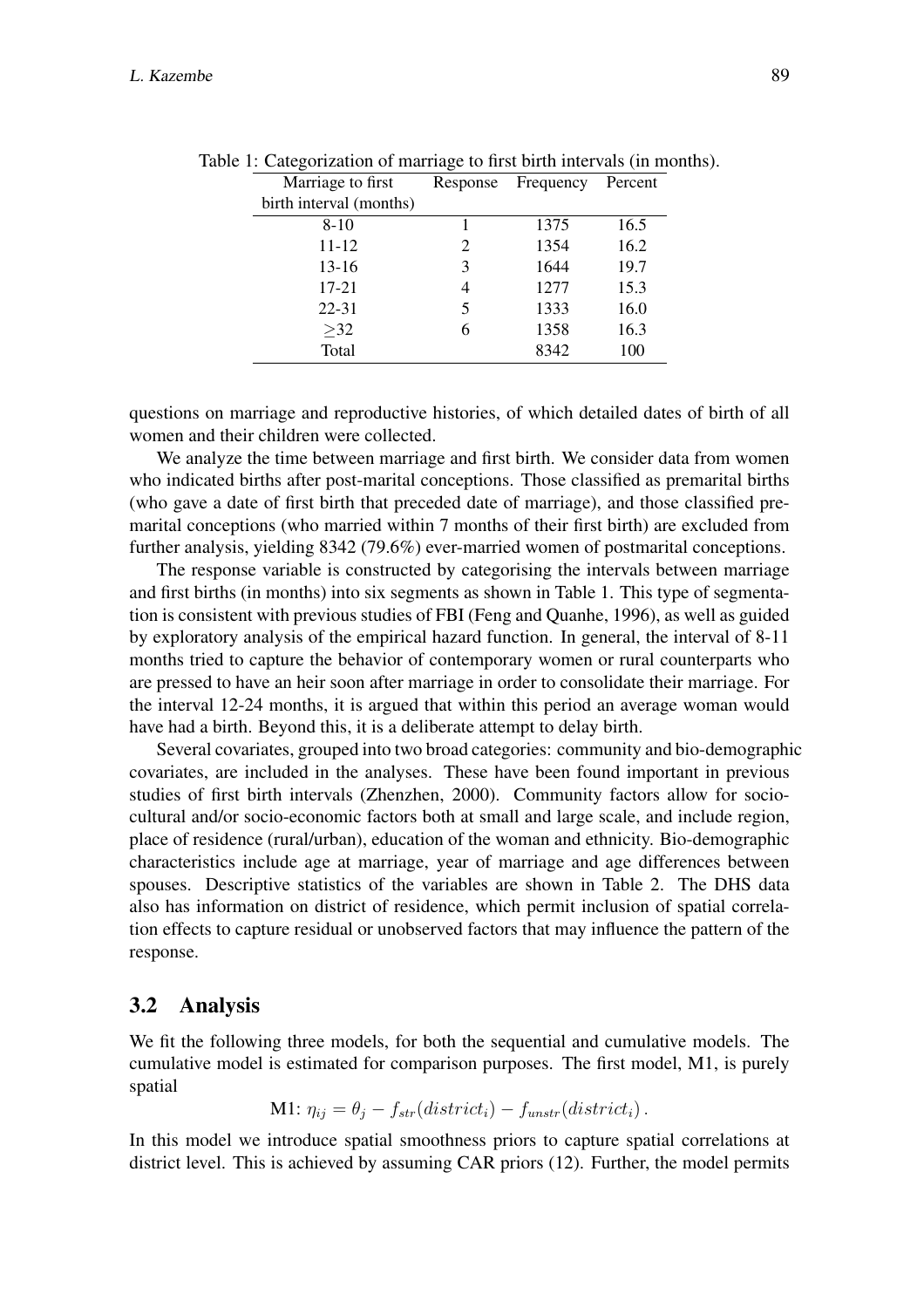|                            | Total<br>Birth interval segments |               |      |                |      |      |      |
|----------------------------|----------------------------------|---------------|------|----------------|------|------|------|
| Covariate                  | $\mathbf{1}$                     | $\mathfrak 2$ | 3    | $\overline{4}$ | 5    | 6    | (n)  |
| Region                     |                                  |               |      |                |      |      |      |
| North                      | 301                              | 219           | 324  | 183            | 194  | 199  | 1420 |
| Centre                     | 544                              | 578           | 630  | 463            | 458  | 419  | 3092 |
| South                      | 530                              | 557           | 690  | 631            | 681  | 741  | 3830 |
| Residence                  |                                  |               |      |                |      |      |      |
| Rural                      | 279                              | 223           | 243  | 231            | 205  | 199  | 1380 |
| Urban                      | 1096                             | 1131          | 1401 | 1046           | 1128 | 1160 | 6962 |
| Woman's education          |                                  |               |      |                |      |      |      |
| None                       | 338                              | 395           | 463  | 357            | 430  | 537  | 2520 |
| Primary                    | 899                              | 896           | 1094 | 849            | 836  | 791  | 5365 |
| Secondary & higher         | 138                              | 63            | 87   | 71             | 67   | 31   | 457  |
| Ethnicity                  |                                  |               |      |                |      |      |      |
| Chewa                      | 415                              | 463           | 491  | 340            | 354  | 320  | 2383 |
| Lomwe                      | 223                              | 219           | 259  | 256            | 248  | 287  | 1492 |
| Yao                        | 144                              | 183           | 210  | 173            | 207  | 268  | 1185 |
| Ngoni                      | 157                              | 126           | 188  | 150            | 136  | 114  | 871  |
| Others                     | 436                              | 363           | 496  | 358            | 388  | 370  | 2411 |
| Spouses age diff.          |                                  |               |      |                |      |      |      |
| Wife older                 | 23                               | 26            | 32   | 21             | 18   | 130  | 150  |
| Husband older ( $\leq 5$ ) | 658                              | 684           | 807  | 615            | 594  | 615  | 3973 |
| Husband older $(> 5)$      | 567                              | 524           | 628  | 546            | 597  | 556  | 3418 |
| Year of Marriage           |                                  |               |      |                |      |      |      |
| 1966-1975                  | 41                               | 59            | 58   | 57             | 70   | 128  | 413  |
| 1976-1985                  | 226                              | 256           | 323  | 280            | 317  | 411  | 1813 |
| 1986-1995                  | 740                              | 686           | 893  | 687            | 733  | 767  | 4506 |
| 1996-2000                  | 368                              | 353           | 370  | 253            | 213  | 53   | 1610 |
| Age at first marriage      |                                  |               |      |                |      |      |      |
| $<$ 15 yr                  | 149                              | 129           | 197  | 185            | 236  | 416  | 1312 |
| 15-17 yr                   | 566                              | 646           | 749  | 605            | 632  | 558  | 3756 |
| 18-19 yr                   | 409                              | 372           | 436  | 290            | 290  | 210  | 2007 |
| 20-24 yr                   | 242                              | 187           | 230  | 179            | 156  | 147  | 1141 |
| $\geq$ 25 yr               | 9                                | 20            | 32   | 18             | 19   | 28   | 126  |

Table 2: Summary of covariates used in the model. Given are the counts in each birth interval category.

unstructured heterogeneity. This model investigates whether there is substantial spatial variation in the first birth intervals, and if the answer is yes can this variation be explained by community and bio-demographic factors.

The second model, M2, is a spatial parametric model which adjusts for covariates, i.e.

M2: 
$$
\eta_{ij} = \theta_j - w'_i \alpha - f_{str}(district_i) - f_{unstr}(district_i)
$$
.

With this model, we assess how much of the spatial variation is attenuated by the inclusion of fixed effects of all considerable covariates. Here the effect of *age at marriage* (age) and *year of marriage* (cohort) are estimated as fixed effects, categorized as in Table 2.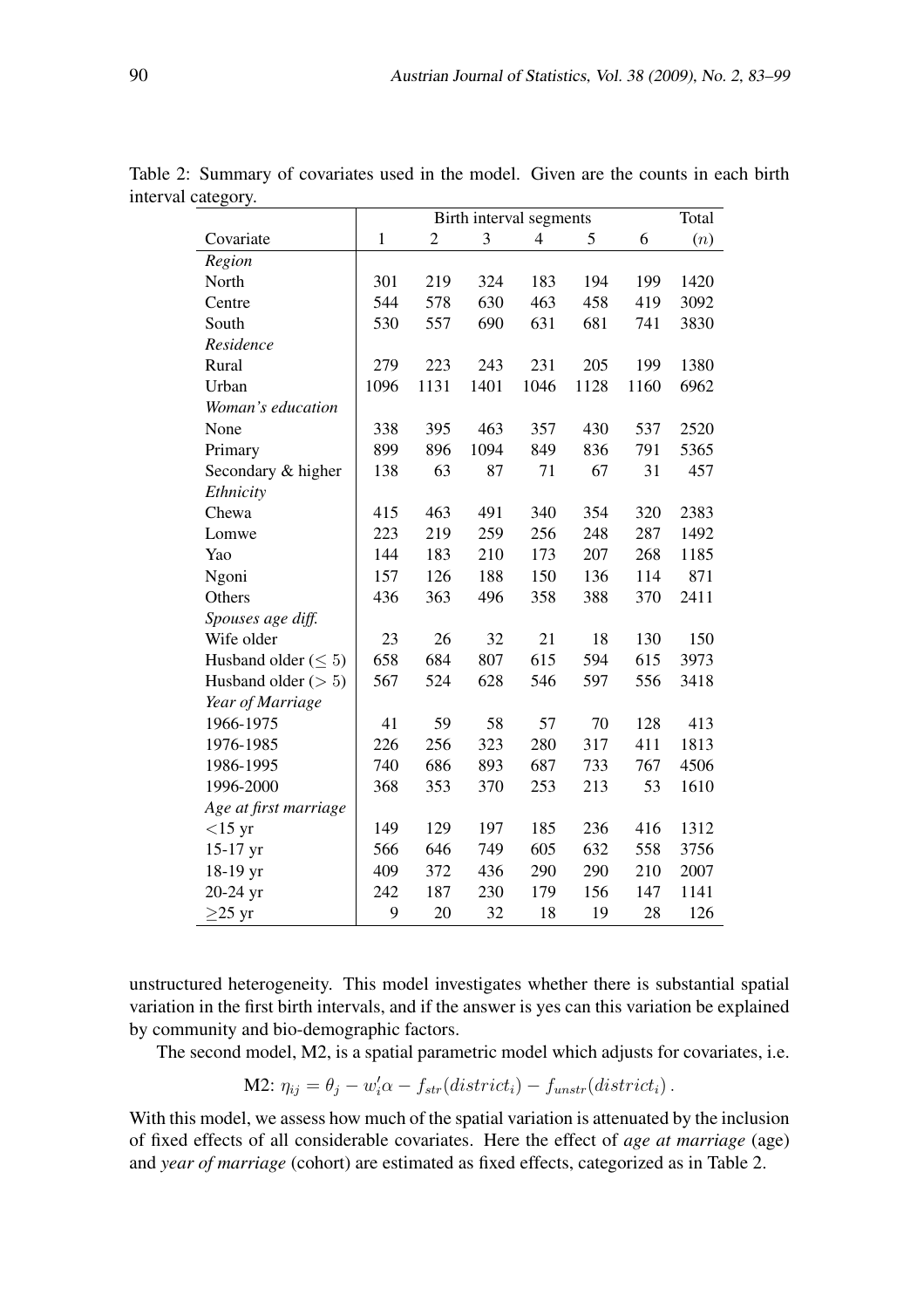In the last model, M3, we fit a spatial semi-parametric model with age at marriage and marriage cohort assumed nonlinear and the rest of the variables assumed fixed

M3:  $\eta_{ij} = \theta_j - w'_i \alpha - f_1(age_i) - f_2(cohort_i) - f_{str}(district_i) - f_{unstr}(district_i)$ .

For the nonlinear effects we use a second-order random walk prior (11). Model M3 investigates the bias of fitting restrictive linear model, M2.

We compare the fitted models using Akaike Information criterion (AIC) or Bayesian Information Criterion (BIC). These are defined as sum of the the log-likelihood and the degrees of freedom  $(df)$ . The log-likelihood measures the goodness of fit whereas the  $df$ measures model complexity. The smaller the AIC or BIC, the better the model. Implementation of these models were carried out in BayesX (Brezger et al., 2005). In BayesX, regression coefficients are estimated iteratively. For each model fitted, convergence is achieved when the change in regression parameters is 0.0001 and terminated at 400 iterations if convergence is not achieved. However at under 25 iterations all models converged.

### 4 Results

#### 4.1 Model Selection

In Table 3, model selection values are given for the two types of ordinal models (sequential and cumulative) with different specifications of the covariates. The results show that the sequential logit models have smaller AIC and BIC values than the cumulative logit models. In model M1, the AIC and BIC criterion have a slight preference for the sequential model, with differences of  $\Delta AIC = 5.7$  and  $\Delta BIC = 3.4$  in AIC and BIC, respectively. In model M2 the differences in AIC and BIC values between the sequential model and the proportional odds model are large ( $\triangle AIC = 86.9$  and  $\triangle BIC = 75.9$ ). The proportional odds model fits the data worst between the two. Considering model M3, again as evidenced by the large differences in AIC and BIC values ( $\triangle AIC = 103.8$  and  $\Delta BIC = 93.6$ , the sequential logit models fit the data much better than the proportional odds models. A look at the maps based on model M1 and M3 (results not shown), reveals that the estimated spatial effects are fairly similar, with slightly more pronounced pattern in the cumulative model. This may be caused by the order restrictions. In summary, based on the AIC and BIC alone, the sequential model is chosen.

### 4.2 Model Estimates

Now turning to the sequential model, Figure 1a shows the structured spatial variation in FBI estimated from the model without covariates (M1). The estimates ranged between  $-0.24$  and  $+0.27$ . Dark gray indicates areas with increased chance of early first birth, while areas with white to light gray denote those with lower or delayed first birth. The figure displays considerable spatial autocorrelation in the underlying hazard towards first births. The 80% credible intervals (Figure 1b), show areas of significant positive and negative effects. The variance component for spatially structured effects is estimated at 0.056. The unstructured geographical effects (Figure 2a), with estimates ranging from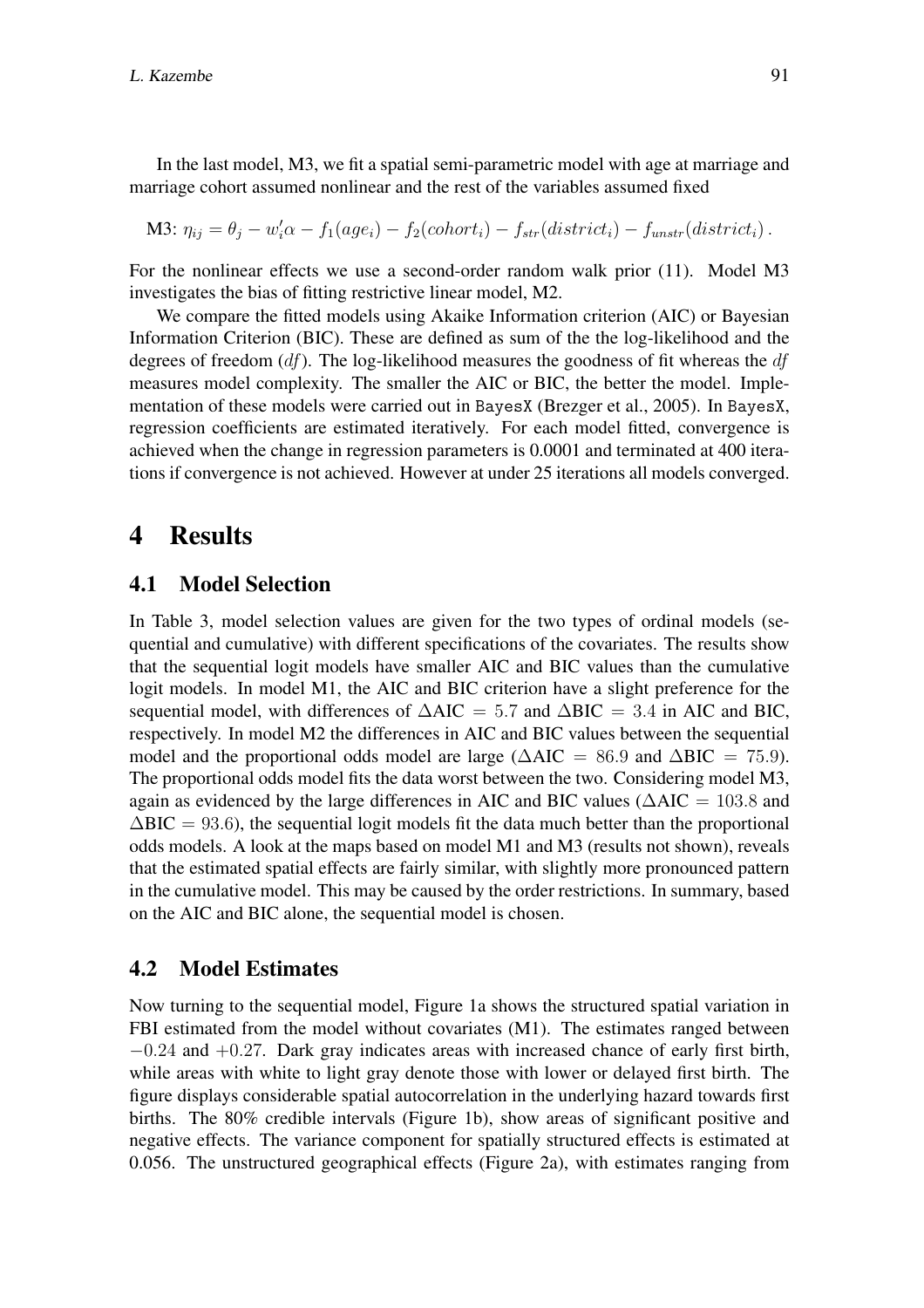| Model          | Description                      | $-2LL$  | df   | <b>AIC</b> | <b>BIC</b> | $\overline{\tau_{str}^2}$ |
|----------------|----------------------------------|---------|------|------------|------------|---------------------------|
| Cumulative     |                                  |         |      |            |            |                           |
| M1             | Spatial random effects (RE) only | 29570.3 | 25.5 | 29621.4    | 29801.0    | 0.099                     |
| M <sub>2</sub> | $Fixed + RE$                     | 29048.2 | 40.1 | 29128.2    | 29409.2    | 0.027                     |
| M <sub>3</sub> | $Fixed + Nonlinear + RE$         | 28877.2 | 50.3 | 28977.7    | 29331.0    | 0.014                     |
| Sequential     |                                  |         |      |            |            |                           |
| M <sub>1</sub> | Spatial random effects (RE) only | 29564.0 | 25.9 | 29615.7    | 29797.6    | 0.056                     |
| M <sub>2</sub> | $Fixed + RE$                     | 28961.0 | 40.1 | 29041.3    | 29323.3    | 0.012                     |
| M <sub>3</sub> | $Fixed + Nonlinear + RE$         | 28770.5 | 51   | 28873.9    | 29237.4    | 0.006                     |

Table 3: Model comparison values based on AIC and on BIC for the three models, together with the marginal log-likelihood (LL). Also given are variance components  $\tau_{str}^2$  for the spatial effects.

 $-0.22$  to  $+0.21$ , have noticeable influence on the model as confirmed by the corresponding confidence intervals map (Figure 2b).

We continue the analysis by including community and bio-demographic characteristics in model M2. The improved fit of the model is evidenced by the values of loglikelihood, AIC or BIC (Table 3). The purely spatial model (M1) is the least complex  $(df = 25.9)$  and fitted poorly  $(AIC = 29615.7, BIC = 29797.6$  in M1), when compared to model M2 (AIC = 29041.3 and BIC = 29323.3). Accounting for these risk factors, in model M2, eliminated considerable regional variation as evidenced by the reduction in the variance components for the structured spatial effects ( $\sigma_{str}^2 = 0.012$ ). This suggests that community and bio-demographic factors partly explain geographical differences in FBI. The estimates of the covariates are given in Table 4.

We fit the last model (M3) by assuming nonlinear smoothing functions for the continuous covariates: age at marriage and year of marriage. Values of LL, AIC and BIC for the model are again given in Table 3. There is a notable improvement in model fit compared to the spatial parametric model (M2). The adjusted spatial residual effects are given in Figure 3. The estimated smooth geographical effects (Figure 3a), with values ranging from -0.029 to +0.018, are very weak. Indeed, none of the effects are significant (Figure 3b). The spatial variance is again reduced to 0.006. The unstructured geographical effects (Figure not shown) are estimated between -0.25 and +0.19. In general, the number areas of statistically significant effects are slightly reduced, but the overall variability remains the same.

Table 4 shows estimates of covariates obtained from model M3. Results from the cumulative model are also given for comparison purposes. Included in the table are estimates of the threshold parameters,  $\theta_1, \ldots, \theta_5$  for first five categories, with the last category (≥ 32 months) assigned as reference. The threshold parameters are interpreted as follows. Higher values of the threshold i.e.,  $(\theta > 0)$  correspond to early first birth and lower values  $(\theta < 0)$  correspond to delayed first birth. For example, lower (higher) values of  $\theta$  signify a shift to the right (left) side on the latent scale, which implies a decreased (increased) probability for that category. Generally, estimates for threshold parameters increase from  $\theta_1$  to  $\theta_5$ , which indicates that the probability of having birth increases with increasing time in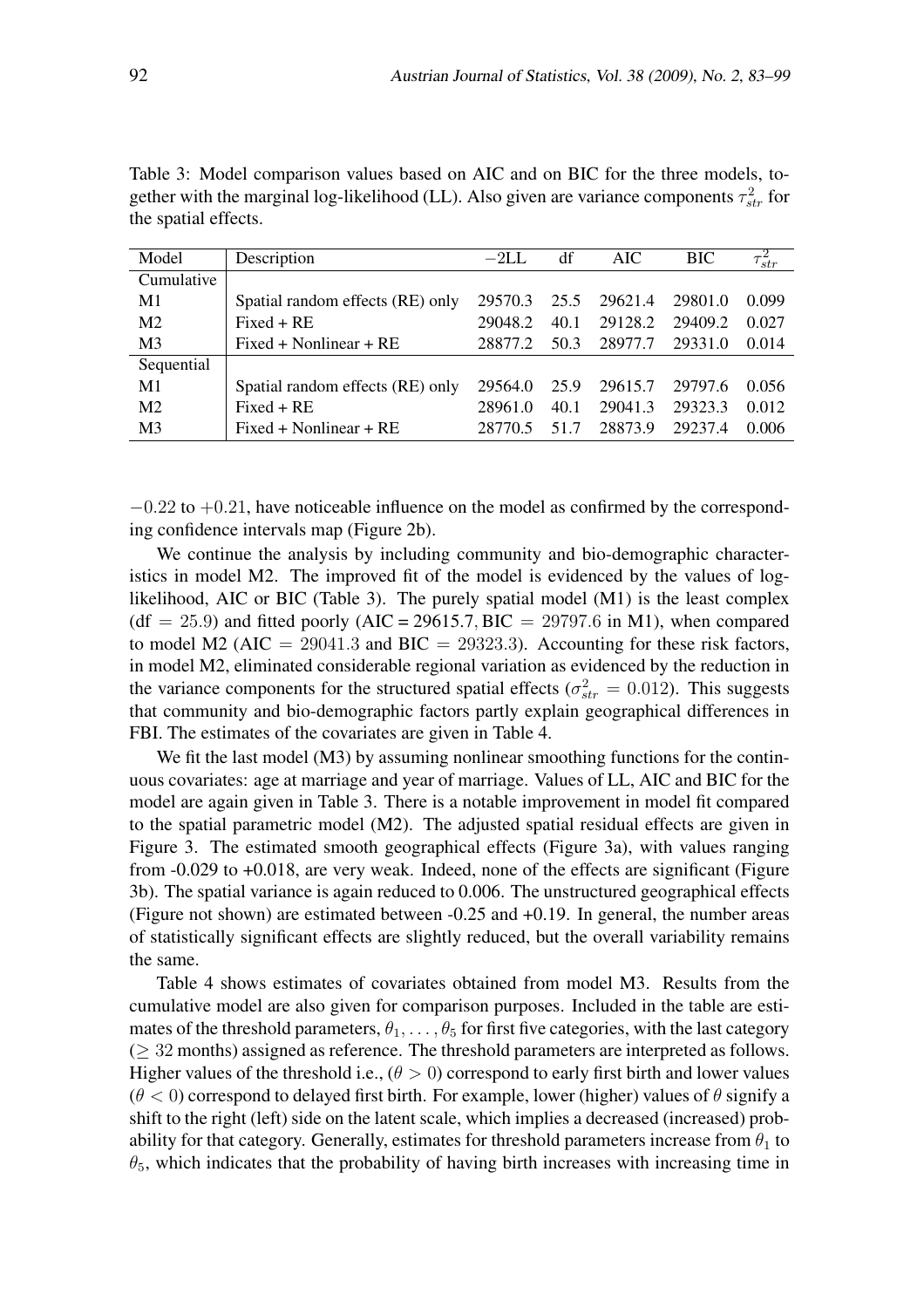

Figure 1: (a) Structured spatial effects, at district level, of first birth intervals (Model M1). Shown are the posterior modes. (b): Corresponding posterior probabilities at 80% nominal level, white denotes regions with strictly negative credible intervals, black denotes regions with strictly positive credible intervals, and gray depicts regions of nonsignificant effects.

marriage. Note that when compared, the threshold parameter estimates for the cumulative and sequential model are similar for  $\theta_1$  only. The difference comes in because in cumulative model, interest is to estimate cumulative probabilities, while in the sequential model, the aim is to estimate conditional probabilities. Thus these two model equal in definition at the first threshold only. Clearly, based on the cumulative model, the likelihood of first birth increases with increasing time in marriage. Fixed effects associated with FBI are region, education, ethinicity, marriage cohort and age at first marriage (Table 4). However, marriage cohort and age of marriage are better estimated as nonlinear effects (Figure 4). Indeed, considering the values of log-likelihood, AIC or BIC (Table 3), the model with nonlinear effects (M3) is better than the two (M1 and M2).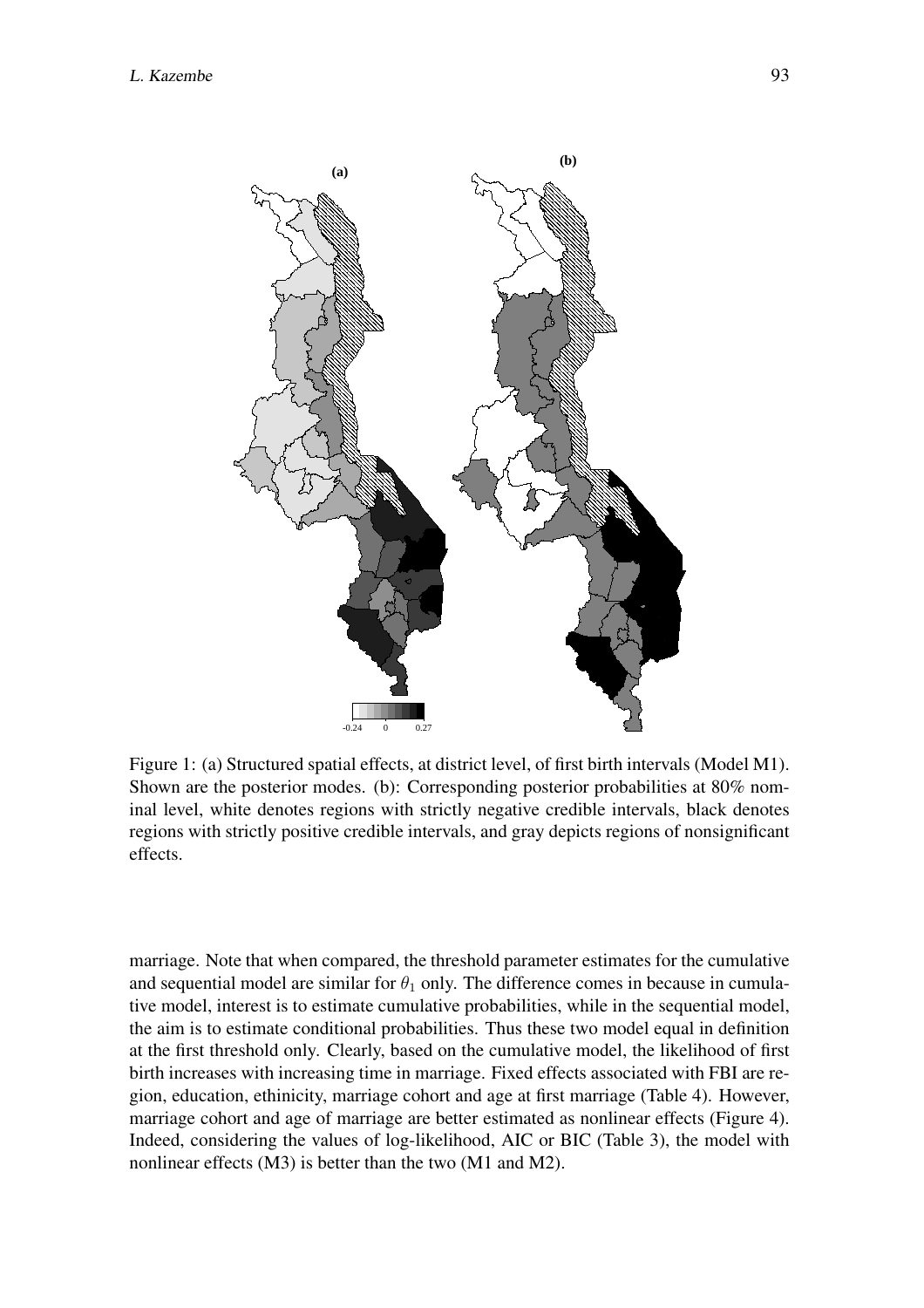

Figure 2: (a) Unstructured spatial effects, at district level, of first birth intervals (Model M1). Shown are the posterior modes. (b): Corresponding posterior probabilities at 80% nominal level, white denotes regions with strictly negative credible intervals, black denotes regions with strictly positive credible intervals, and gray depicts regions of nonsignificant effects.

## 5 Discussion and Conclusion

We have proposed a sequential ordinal model to analyze small-scale geographical variability in first birth intervals. The model assumed a semiparametric predictor, which facilitates smoothing of spatial effects and nonlinear effects of continuous covariates, while estimating other fixed effects in a single framework. A recently developed mixed model approach is used for inference (Fahrmeir et al., 2004; Tutz, 2003). In the following, we discuss the approach adopted, the results obtained, and limitations which appeal for further future studies.

The semiparametric model has been shown to provide flexible models in situations where the set of covariates consists of categorical and continuous variables. Here we note that the relationship between age at marriage and year of marriage with FBI are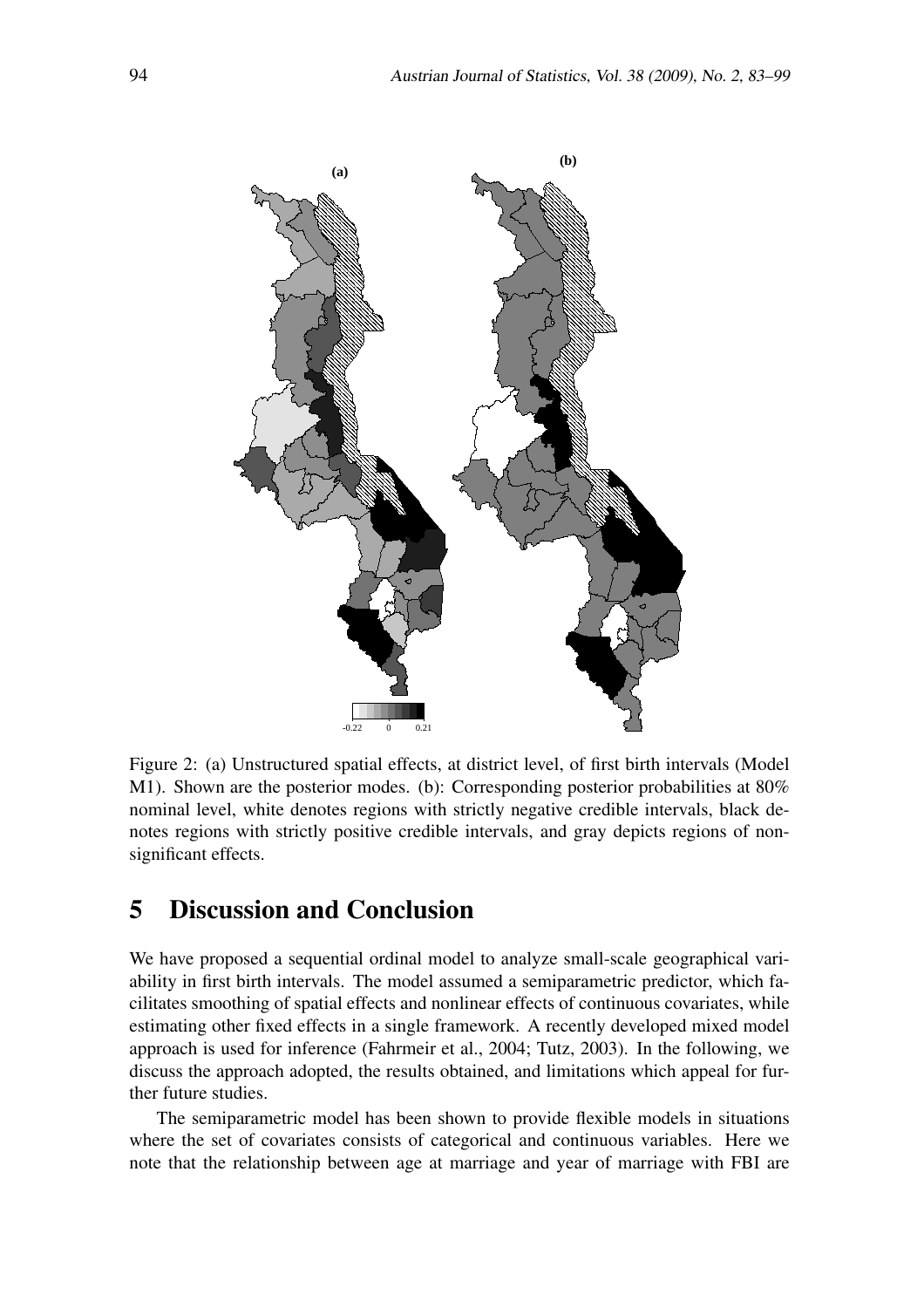|                            | <b>Sequential Models</b> |                             |                  | <b>Cumulative Models</b> |                           |                |  |
|----------------------------|--------------------------|-----------------------------|------------------|--------------------------|---------------------------|----------------|--|
| Covariate                  | M1                       | M <sub>2</sub>              | M <sub>3</sub>   | M1                       | M <sub>2</sub>            | M <sub>3</sub> |  |
| <b>Threshold</b>           |                          |                             |                  |                          |                           |                |  |
| $\theta_1$                 |                          | $-1.64(0.04)$ $-1.74(0.06)$ | $-2.07(0.14)$    | $-1.67(0.05)$            | $-1.75(0.08) -2.23(0.19)$ |                |  |
| $\theta_2$                 |                          | $-1.43(0.04) -1.51(0.06)$   | $-1.82(0.15)$    | $-0.75(0.05)$            | $-0.81(0.07) -1.28(0.19)$ |                |  |
| $\theta_3$                 | $-0.88(0.04)$            | $-0.93(0.07)$               | $-1.22(0.15)$    | 0.08(0.05)               | 0.05(0.07)                | $-0.41(0.19)$  |  |
| $\theta_4$                 | $-0.73(0.05)$            | $-0.73(0.07)$               | $-1.02(0.15)$    | 0.74(0.05)               | 0.74(0.07)                | 0.29(0.19)     |  |
| $\theta_5$                 | 0.02(0.05)               | 0.09(0.07)                  | $-0.19(0.15)$    | 1.65(0.05)               | 1.69(0.08)                | 1.26(0.19)     |  |
| $\theta_6$                 | $\theta$                 | $\theta$                    | $\theta$         | $\overline{0}$           | $\theta$                  | $\theta$       |  |
| Region                     |                          |                             |                  |                          |                           |                |  |
| Northern                   |                          | $\boldsymbol{0}$            | $\theta$         |                          | $\boldsymbol{0}$          | 0              |  |
| Central                    |                          | $-0.04(0.06)$               | $-0.04(0.05)$    |                          | $-0.04(0.08)$             | $-0.04(0.08)$  |  |
| Southern                   |                          | 0.17(0.07)                  | 0.16(0.06)       |                          | 0.28(0.11)                | 0.26(0.09)     |  |
| Residence                  |                          |                             |                  |                          |                           |                |  |
| Rural                      |                          | $\boldsymbol{0}$            | $\boldsymbol{0}$ |                          | $\boldsymbol{0}$          | $\theta$       |  |
| Urban                      |                          | $-0.01(0.02)$               | $-0.02(0.02)$    |                          | $-0.01(0.03) -0.01(0.03)$ |                |  |
| Ethnicity                  |                          |                             |                  |                          |                           |                |  |
| Chewa                      |                          | $-0.07(0.03)$               | $-0.07(0.04)$    |                          | $-0.08(0.05)$             | $-0.07(0.05)$  |  |
| Lomwe                      |                          | 0.05(0.04)                  | 0.04(0.04)       |                          | 0.07(0.05)                | 0.06(0.05)     |  |
| Yao                        |                          | 0.04(0.04)                  | 0.05(0.04)       |                          | 0.03(0.05)                | 0.04(0.05)     |  |
| Ngoni                      |                          | $-0.02(0.04)$               | $-0.02(0.04)$    |                          | $-0.04(0.06)$             | $-0.03(0.05)$  |  |
| Others                     |                          | $\Omega$                    | 0                |                          | 0                         | $\Omega$       |  |
| Woman's Education          |                          |                             |                  |                          |                           |                |  |
| None                       |                          | $\overline{0}$              | $\theta$         |                          | $\boldsymbol{0}$          | $\theta$       |  |
| Primary                    |                          | 0.04(0.03)                  | 0.04(0.03)       |                          | 0.09(0.04)                | 0.09(0.04)     |  |
| Secondary & higher         |                          | $-0.13(0.05)$               | $-0.12(0.05)$    |                          | $-0.20(0.06)$             | $-0.19(0.06)$  |  |
| Spouses age diff.          |                          |                             |                  |                          |                           |                |  |
| Wife older                 |                          | $\overline{0}$              | 0                |                          | $\boldsymbol{0}$          | $\theta$       |  |
| Husband older ( $\leq 5$ ) |                          | $-0.02(0.03)$               | $-0.002(0.03)$   |                          | 0.002(0.04)               | 0.02(0.05)     |  |
| Husband older $(> 5)$      |                          | $-0.05(0.03)$               | $-0.05(0.03)$    |                          | $-0.05(0.05)$             | $-0.05(0.05)$  |  |
| Year of Marriage           |                          |                             |                  |                          |                           |                |  |
| 1966-1975                  |                          | 0.34(0.05)                  |                  |                          | 0.42(0.07)                |                |  |
| 1976-1985                  |                          | 0.18(0.03)                  |                  |                          | 0.21(0.04)                |                |  |
| 1986-1995                  |                          | 0.01(0.03)                  |                  |                          | $-0.01(0.03)$             |                |  |
| 1996-2000                  |                          | $\Omega$                    |                  |                          | $\Omega$                  |                |  |
| Age at first marriage      |                          |                             |                  |                          |                           |                |  |
| $<$ 15 years               |                          | $\Omega$                    |                  |                          | $\theta$                  |                |  |
| 15-17 years                |                          | $-0.06(0.03)$               |                  |                          | $-0.07(0.04)$             |                |  |
| 18-19 years                |                          | $-0.26(0.04)$               |                  |                          | $-0.34(0.05)$             |                |  |
| $20-24$ years              |                          | $-0.19(0.04)$               |                  |                          | $-0.23(0.06)$             |                |  |
| $\geq$ 25 years            |                          | 0.13(0.09)                  |                  |                          | 0.19(0.13)                |                |  |

Table 4: Estimates of fixed effects for the three models fitted. Given are the posterior modes and standard errors in brackets.

nonlinear. Such behavior, apart from improving model prediction, does emphasize that demographic relations are not as simplistic as often depicted. Adequate and appropriate statistical modelling is useful for answering substantial questions in applied research.

The analysis in this article is based on the mixed model approach. It provides a valuable alternative to estimation via MCMC simulation techniques. The fully Bayesian inference has received considerable coverage (Knorr-Held et al., 2002; Omori, 2003; Albert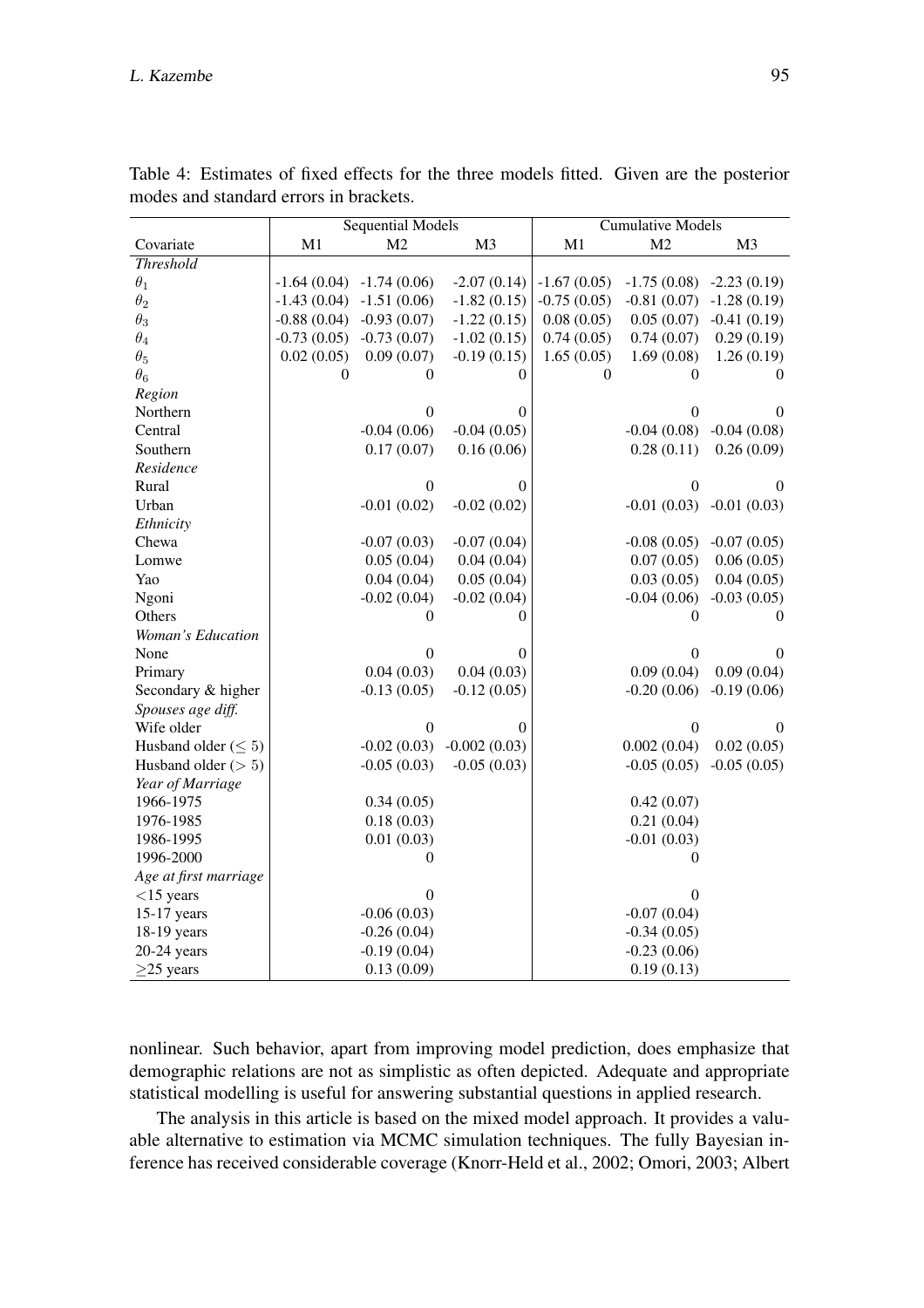

Figure 3: (a) Structured spatial effects, at district level, of first birth intervals (Model M3). Shown are the posterior modes. (b): Corresponding posterior probabilities at 80% nominal level, white denotes regions with strictly negative credible intervals, black denotes regions with strictly positive credible intervals, and gray depicts regions of nonsignificant effects.

and Chib, 2001). The mixed-model based approach as implemented in *BayesX* has been explained in detail in Fahrmeir et al. (2004), and this has been closely adopted here.

Many of the previous studies concerning FBI considered discrete-time duration models. Here we assessed the ordinal representation using the sequential model. Although the performance of the sequential ordinal model against proportional hazard model should have been evaluated, such comparisons have been reported elsewhere. Omori (2003) compared a proportional hazard model with sequential probit model and found that the estimates from the two models were consistently similar. More generally, the sequential ordinal model can estimate non-proportional and non-monotone hazard functions. An immediate extension to the model is to consider category-specific effects. We plan to explore the applicability of such models in future studies.

The choice between cumulative and sequential ordinal models merits further discus-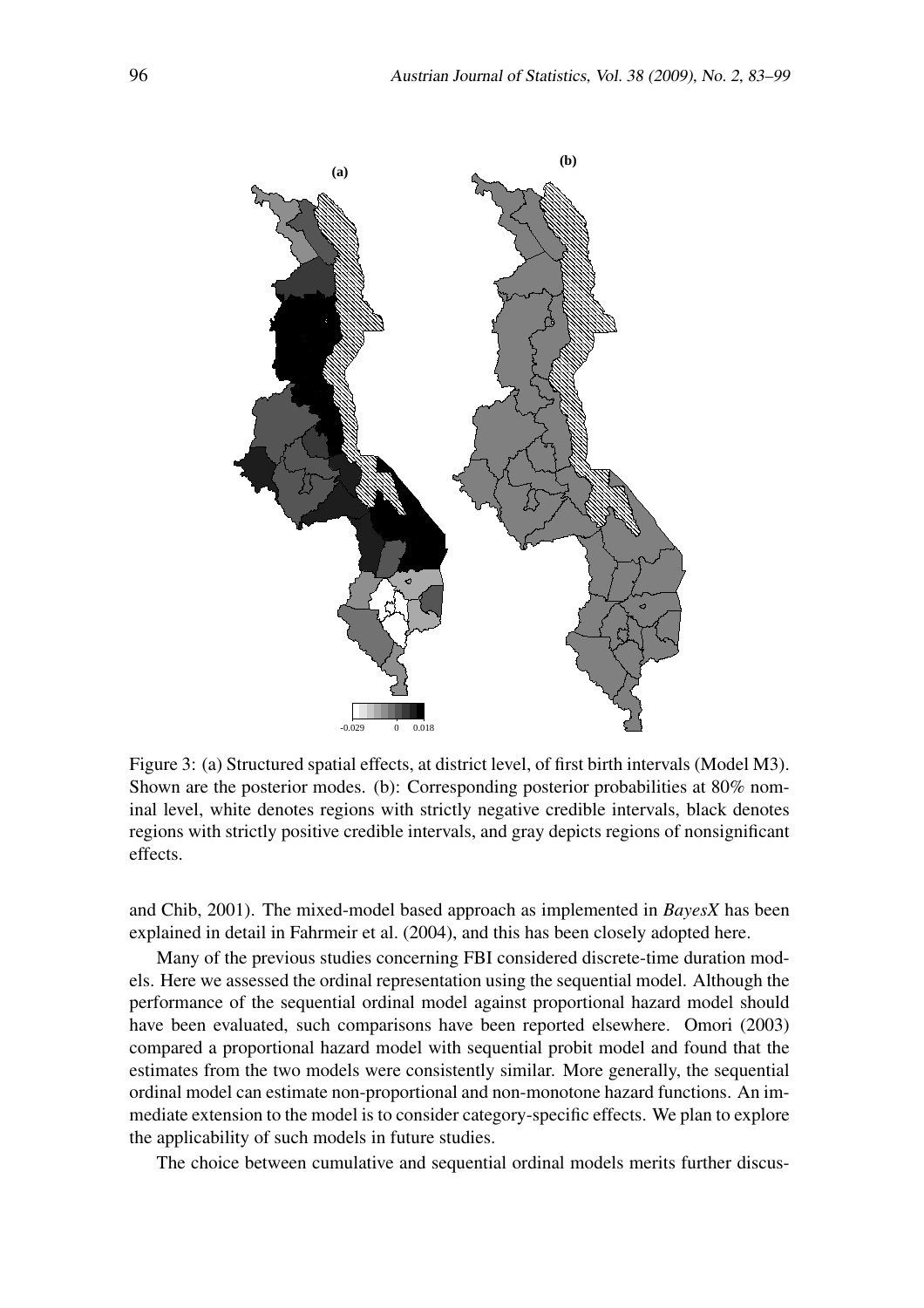

Figure 4: Non-linear effects of *year of marriage* (left) and *age at first marriage* (right). Shown are the posterior modes within 80% and 95% credible bands.

sion. Läärä and Matthews (1985), Tutz (1991), and Liu and Agresti (2005) provide a more detailed review of their properties. A more intuitive choice between the cumulative and sequential models can be based on the goals of the analysis. The sequential model is recommended when the underlying outcome is irreversible, and where the process is step-wise. This indeed is the case in our example data on waiting time till first birth after marriage. Our final results indicate that the sequential model has a much better fit than the cumulative model. Inclusion of spatial random effects and nonlinear effects leads to a further best fitting model. Knorr-Held et al. (2002) pointed out that the sequential model is better compared to the cumulative model. They further stated four arguments in favor of the sequential model. In general, the cumulative and sequential models are equivalent when the distribution function  $F$  is the extreme value distribution.

Overall, we found considerable spatial variability in FBI even after controlling for socio-demographic covariates. These spatial effects are surrogates of factors not captured by the survey instruments. Understanding the geographical variability of fertility behavior is an increasingly important research problem (Borgoni and Billari, 2003). However, this has often been done implicitly and at gross scale using categorical variables to measure geographic effects (Gould, Herrchen, and Pham, 1998). In our approach, we explicitly introduced spatial effects and modelled them using CAR priors.

In summary, the primary objective of this article was to illustrate a novel application of a recently developed structured additive regression model to analyze demographic data. The approach is data driven. The results emphasize that adequate statistical modelling and analysis is of importance in understanding complex relations that may exist in social and demographic processes.

#### Acknowledgements

I like to thank the anonymous referee for his careful scrutiny of the original manuscript and thus contributed tremendous to the readability of the final version of the manuscript. I acknowledge the permission granted by Measure DHS to use the 2000 Malawi Demographic Survey Data.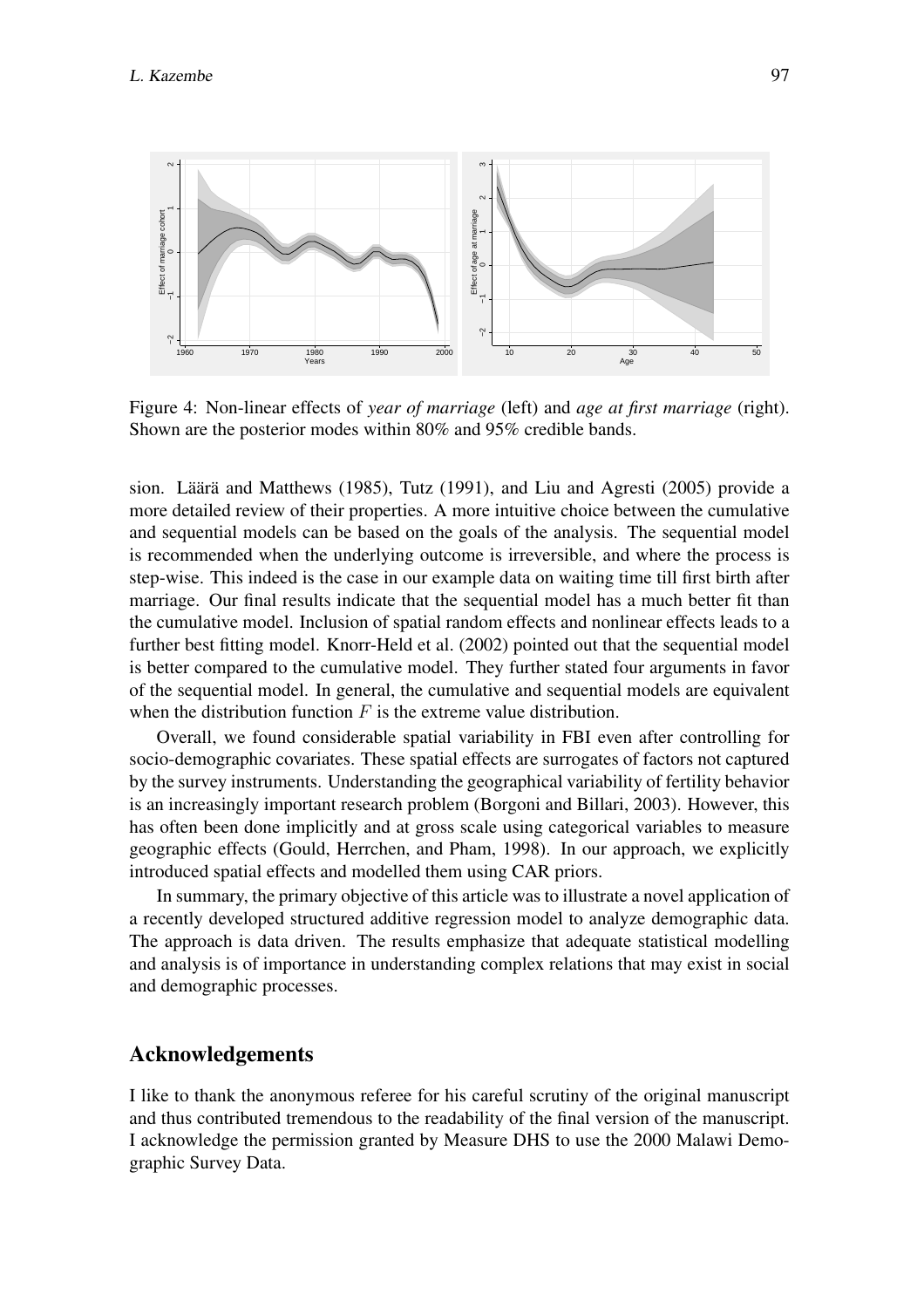# References

- Albert, J., and Chib, S. (1997). *Bayesian methods for cumulative, sequential and twostep ordinal data regression models* (Tech. Rep.). Department of Mathematics and Statistics, Bowling Green State University. (Preprint Series)
- Albert, J., and Chib, S. (2001). Sequential ordinal modelling with applications to survival data. *Biometrics*, *57*, 829-836.
- Besag, J., York, J., and Mollie, A. (1991). Bayesian image restoration with two applications in spatial statistics (with discussion). *Annals of the Institute of Statistical Mathematics*, *43*, 1-59.
- Borgoni, R., and Billari, F. C. (2003). Bayesian spatial analysis of demographic survey data: An application to contraceptive use at first sexual intercourse. *Demographic Research*, *8*, 3.
- Brezger, A., Kneib, T., and Lang, S. (2005). BayesX: Analyzing Bayesian structured additive regression models. *Journal of Statistical Software*, *14*, 11.
- Eilers, P. H. C., and Marx, B. D. (1996). Flexible smoothing using B-splines and penalties. *Statistical Science*, *11*, 89-121.
- Entwisle, B., Casterline, J. B., and Sayed, H. A. A. (1989). Villages as contexts for contraceptive behaviour in rural Egypt. *American Sociological Review*, *54*, 1019- 1034.
- Fahrmeir, L., Kneib, T., and Lang, S. (2004). Penalized additive regression for space-time data: A Bayesian perspective. *Statistica Sinica*, *14*, 715-745.
- Feng, W., and Quanhe, Y. (1996). Age at marriage and the first birth interval: the emerging change in sexual behaviour among young couples in china. *Population and Development Review*, *22*, 299-320.
- Gould, J. B., Herrchen, B., and Pham, T. (1998). Small-area analysis: targeting high-risk areas for adolescent pregnancy prevention programs. *Family Planning Perspective*, *30*, 173–176.
- Henry, L. (1973). *Human Fertility: The Basic Components*. Chicago: The University of Chicago.
- Knorr-Held, L., Raber, G., and Becker, N. (2002). Disease mapping of stage-specific cancer incidence data. *Biometrics*, *25*, 492-501.
- Liu, I., and Agresti, A. (2005). The analysis of ordered categorical data: An overview and a survey of recent developments. *Test*, *14*, 1-73.
- Lloyd, C. B. (2005). *Growing up Global: The Changing Transitions to Adulthood in Developing Countries*. New York: National Academy Press.
- Läärä, E., and Matthews, J. N. (1985). The equivalence of two models for ordinal data. *Biometrika*, *72*, 206-207.
- National Statistical Office and ORC Macro 2001. (2000). Malawi demographic and health survey 2000 [Computer software manual]. Zomba, Malawi: NSO.
- Omori, Y. (2003). Discrete duration model having autoregressive random effects with application to Japanese diffusion index. *Journal of the Japanese Statistical Society*, *33*, 1-22.
- Tutz, G. (1991). Sequential models in ordinal regression. *Computational Statistics and Data Analysis*, *11*, 275-295.